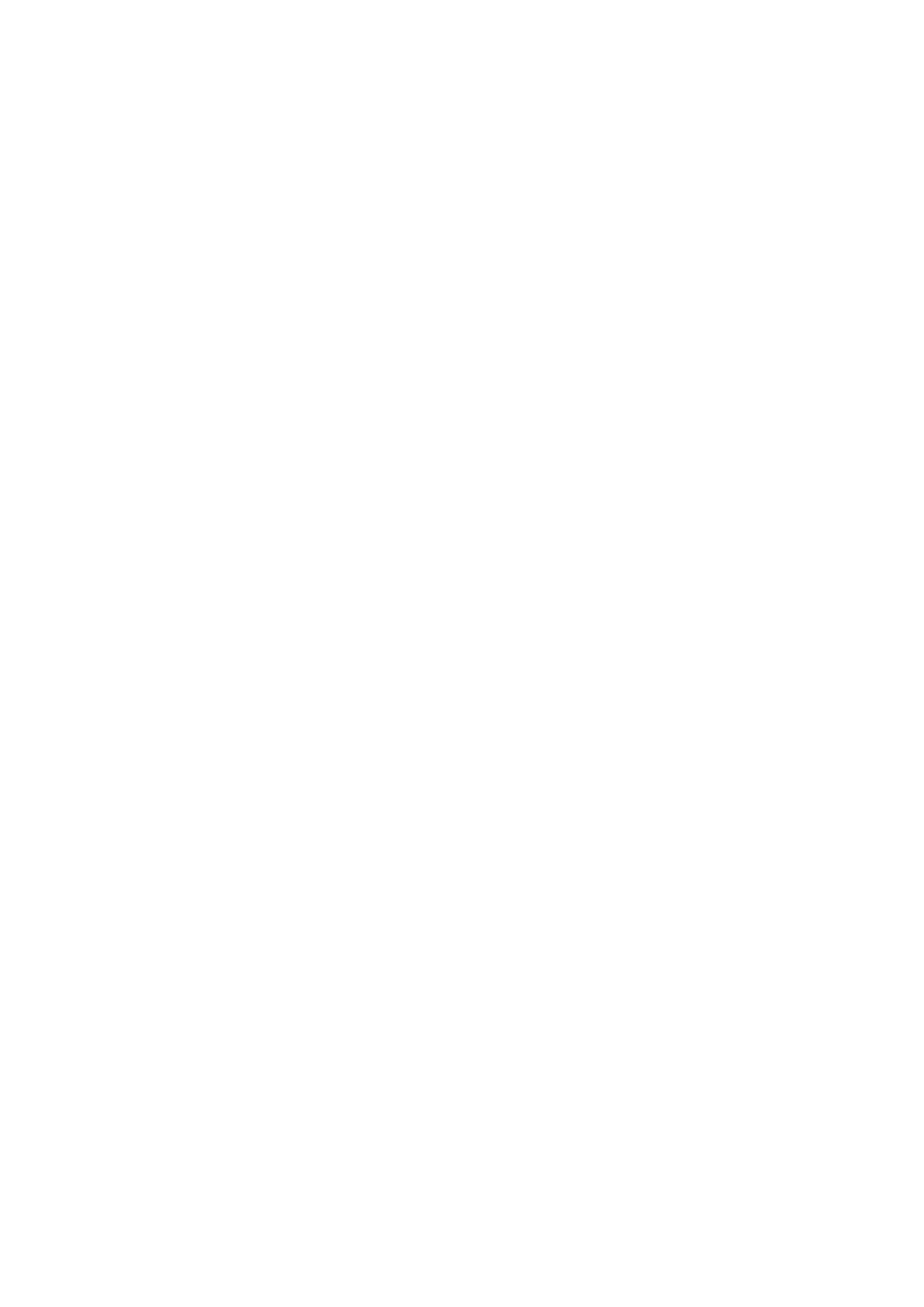Statutory Document No. 2018/0121



*Education Act 2001*

## **EMPLOYMENT OF CHILDREN (NO. 2) REGULATIONS 2018**

| Approved by Tynwald:   | 17 April 2018 |
|------------------------|---------------|
| Coming into Operation: | 1 May 2018    |

The Department of Education, Sport and Culture makes the following Regulations under section 54 of the Education Act 2001.

#### <span id="page-2-0"></span>**1 Title**

These Regulations are the Employment of Children (No. 2) Regulations 2018.

#### <span id="page-2-1"></span>**2 Commencement**

If approved by Tynwald, these Regulations come into operation on 1 May 2018.

### <span id="page-2-2"></span>**3 Interpretation and extent**

(1) In these Regulations —

"**child**" means a person who is not over compulsory school age;

"**the Department**" means the Department of Education, Sport and Culture;

"**employment**" includes assistance in any trade or occupation, which is carried on for profit, whether or not payment is received for that assistance;

"**light work**" means work which —

- (a) is not likely to be harmful to the safety, health or development of children; and
- (b) is not such as to be harmful to attendance at school, participation in work experience or capacity to benefit from the instruction received or, as the case may be, the experience gained;
- "**parent**" includes any person who has for the time being parental responsibility for a child within the meaning of section 2 of the Children and Young Persons Act 2001;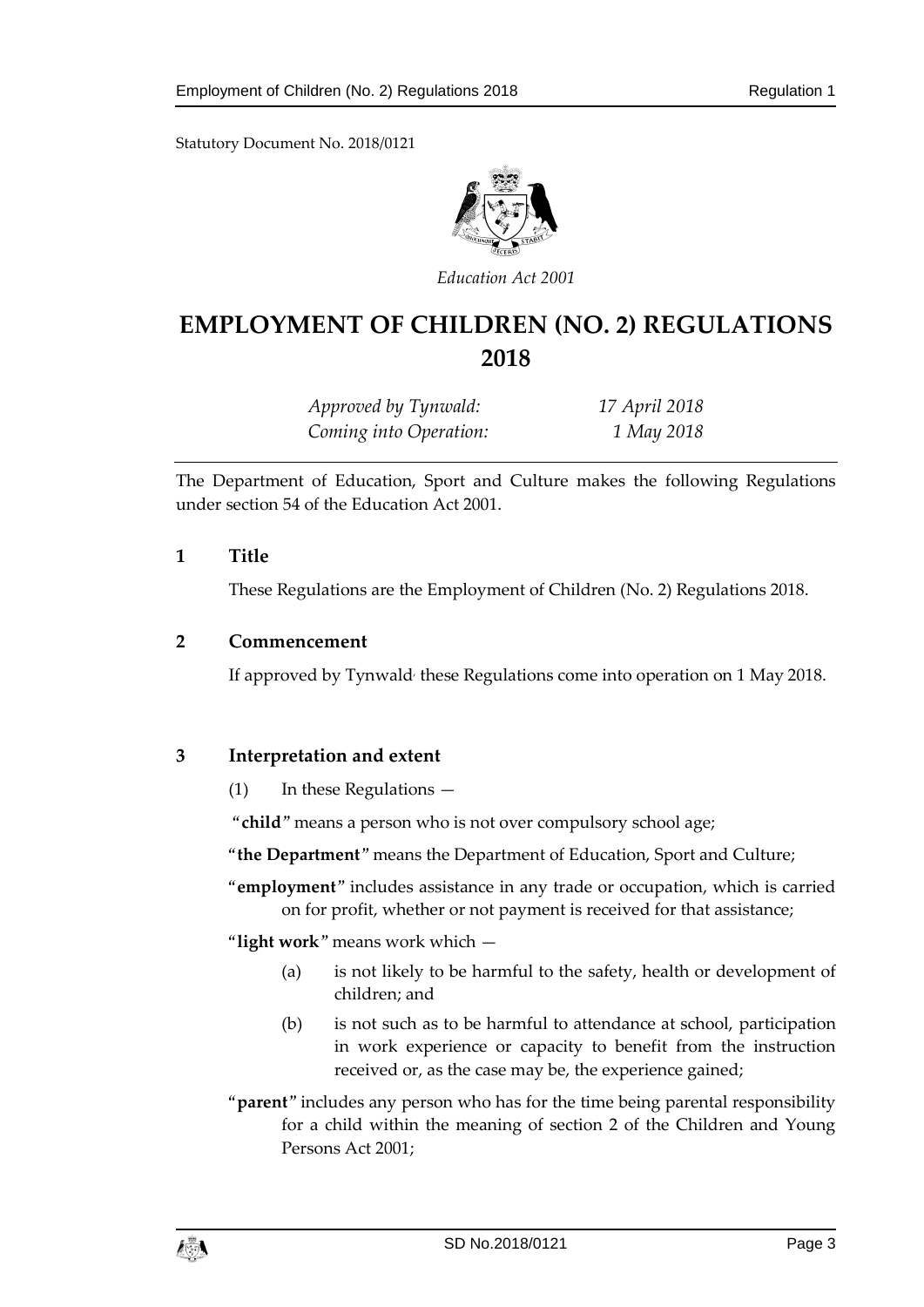- "**school day**" in relation to a child, means a day on which he or she is required to attend the school at which he or she is a registered pupil;
- "**school holiday**" means a day which is scheduled by the Department to be a school holiday;
- "**week**" means any period of 7 consecutive days;
- "**year**", except in expressions of age, means a period of 12 months beginning on 1 January.
- (2) A child taking part in a religious service or in a practice for a religious service shall not, whether he or she receives any reward or not, be treated as employed for the purpose of these Regulations.

#### <span id="page-3-0"></span>**4 Restrictions on employment**

- (1) No child may be employed in any work if they are under the age of 13 years.
- (2) No child under the age of 16 years may be employed in work other than light work in accordance with regulation 5 (permitted employment of children aged 13 and above).
- (3) No child under the age of 16 years may be employed
	- (a) in any cinema, theatre or night club, except in connection with an age appropriate performance;
	- (b) to sell or deliver alcohol, (within the meaning of the Licensing Act 1995);
	- (c) to deliver fuel oils;
	- (d) in any work involving the preparation of food in a commercial kitchen;
	- (e) to collect or sort refuse;
	- (f) in any work, which is more than 3 metres above ground level or, in the case of internal work, more than 3 metres above floor level;
	- (g) in employment involving harmful exposure to physical, biological or chemical agents;
	- (h) to collect or to sell or canvass door to door;
	- (i) in work involving exposure to adult material or in situations which are for this reason otherwise unsuitable for children;
	- (j) in telephone sales;
	- (k) in any slaughterhouse or in that part of a butcher's shop or other premises connected to the killing of livestock, butchery, or the preparation of carcasses or meat for sale;
	- (l) as an attendant or assistant in a fair ground or amusement arcade or in any other premises used for the purpose of public

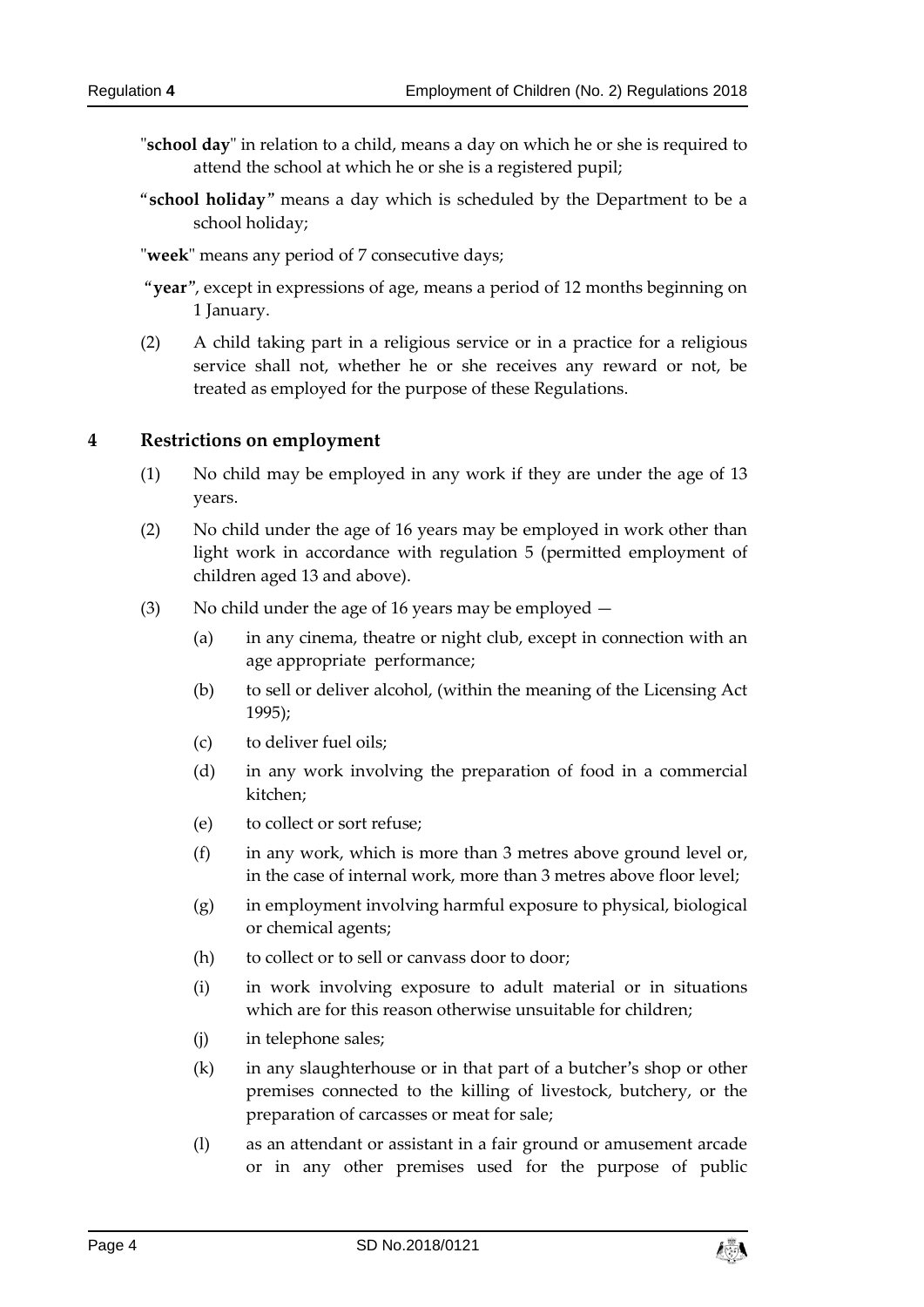amusement by means of automatic machines, games of chance or skill or similar devices;

- (m) in the personal care of residents of any residential care home or nursing home; or
- (n) in any other occupation which may be from time to time be prohibited by other legislation.
- (4) Nothing in paragraph (1), (2) or (3) prevents  $-$ 
	- (a) a child taking part in a performance in accordance with a licence granted under the Performances by Children Regulations 2004<sup>1</sup> ; or
	- (b) a child aged 14 years or over being employed, pursuant to arrangements made by the head teacher or proprietor of the school at which the child is a registered pupil and approved by the Department, with a view to providing them with work experience as part of the child's education.

## <span id="page-4-0"></span>**5 Permitted employment of children aged 13 and above**

- (1) A child of 13 and above may not be employed except in light work in one or more of the following specified categories —
	- (a) agricultural or horticultural work on an occasional basis and only where employed by their parent/guardian;
	- (b) delivery of newspapers, journals and other printed material;
	- (c) shop work including shelf stacking;
	- (d) hairdressing salons;
	- (e) office work;
	- (f) car washing by hand;
	- $(g)$  in a café or restaurant (but not in the kitchen);
	- (h) in riding stables but not to supervise riding or be left in charge of riding stables;
	- (i) domestic work in hotels and other establishments offering accommodation.
- (2) Children of compulsory school age who are not registered pupils at a school may not be employed between 8.30 a.m. and 3.30 p.m. on any day which is not:
	- (a) a school holiday; or
	- (b) a Saturday or Sunday.
- (3) No child may be employed in any work out of doors unless wearing suitable clothes and shoes.

1

<sup>&</sup>lt;sup>1</sup> SD 439/04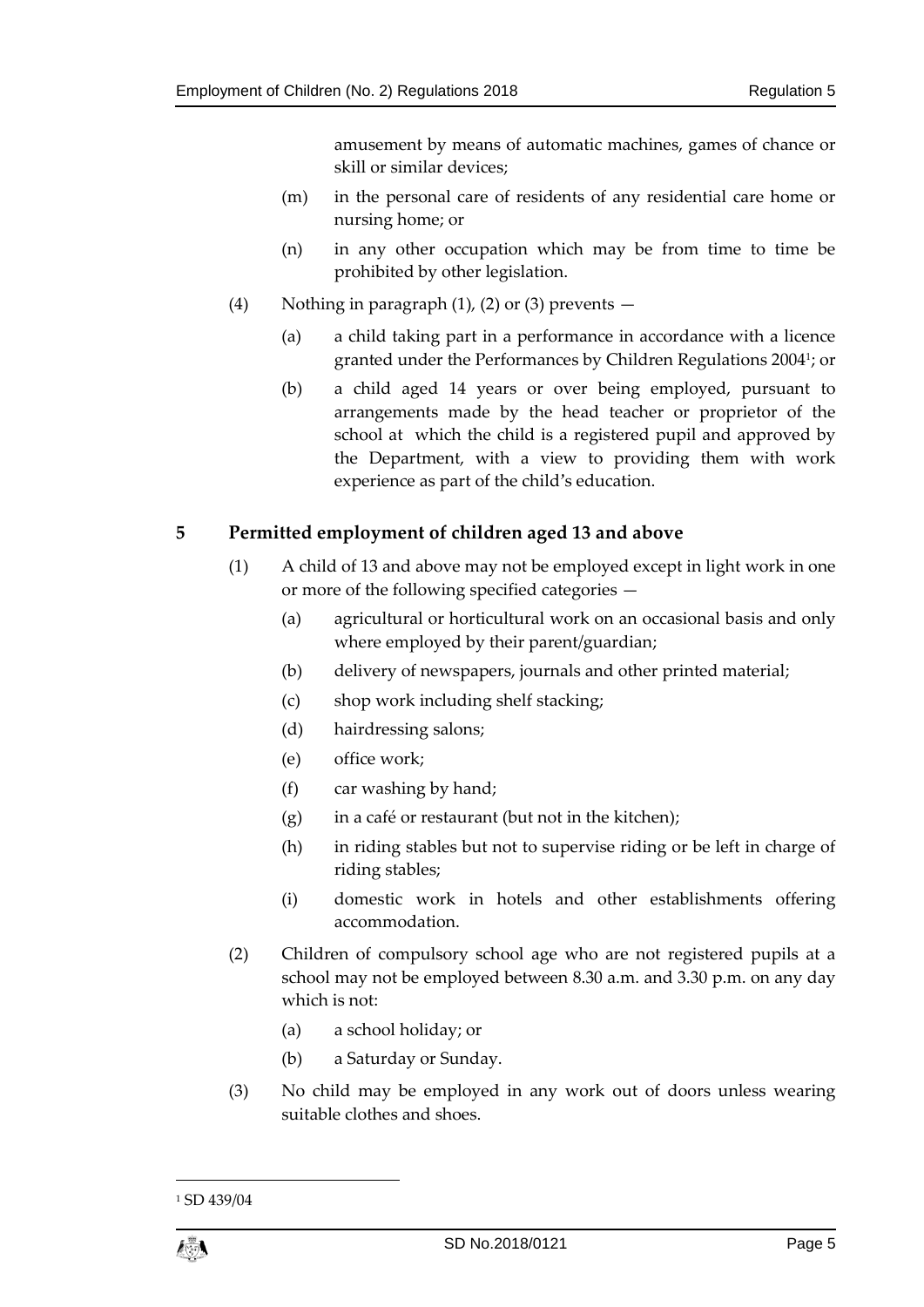## <span id="page-5-0"></span>**6 Employment before school**

Subject to other provisions of these Regulations, children may be employed for up to one hour before the commencement of school hours on any day on which they are required to attend school.

## <span id="page-5-1"></span>**7 Hours of employment**

- (1) No child may be employed in any work for more than 28 hours in any week, if they are under the age of 16 years.
- (2) No child may be employed in any work on a school day before 7.00 am or after 9.00 pm.
- (3) No child of school age may be employed in any work
	- (a) on a school day, which is followed by a day which is a school day, for more than 2 hours in total;
	- (b) on a school day, which is followed by a day which is not a school day, for more than 4 hours in total.
- (4) No child of school age may be employed in any work on a day which is not a school day —
	- (a) before 7.00 am or after 10.00 pm; or
	- (b) for more than 7 hours in total.
- (5) No child of school age may be employed in any work on more than 6 days in any week.

## <span id="page-5-2"></span>**8 Rests and breaks**

- (1) No child of school age may be employed in any work
	- (a) for a continuous period of between 2 and 4 hours in any day without a rest period of at least 15 minutes in every 2 hour period;
	- (b) for a continuous period of between 4 and 6 hours in any day (counting any rest period of less than 30 minutes as part of that period) without a rest period of at least 30 minutes**;** or
	- (c) for a continuous period of more than  $6$  hours in any day without a rest period of at least one hour.
- (2) No child may be employed at any time in a year unless at that time they have had, or could still have, during that year, at least 2 consecutive weeks without being either employed or required to attend school.

## <span id="page-5-3"></span>**9 Registers of employment**

(1) Every employer shall keep a register, and make it available for inspection by an authorised officer of the Department, at the place where or in connection with which a child is, or has been within the previous 6 months been employed.

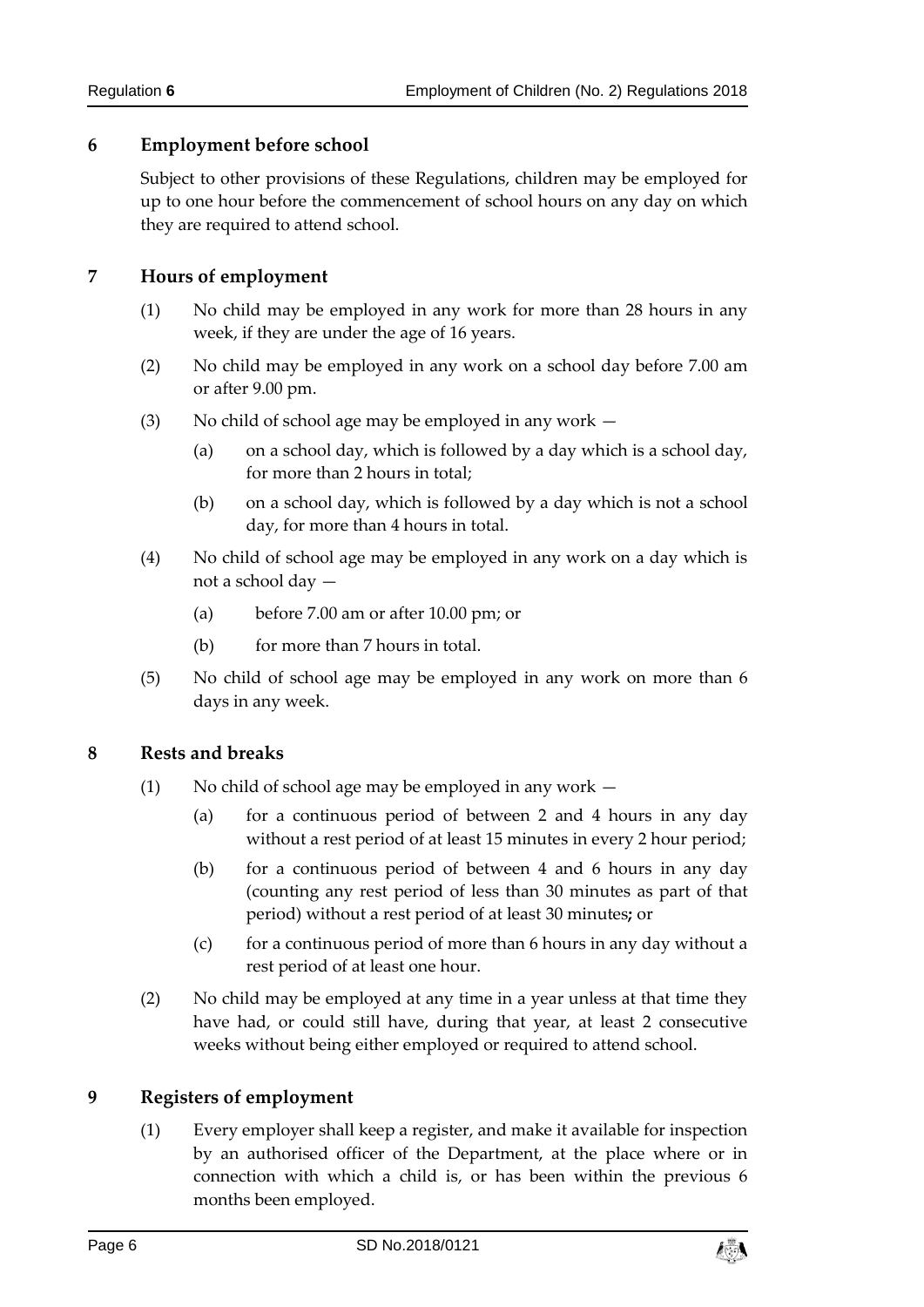- (2) The register to be kept shall contain the following particulars in respect of each child the employer employs —
	- (a) the child's full name;
	- (b) the child's date of birth;
	- (c) the child's address;
	- (d) the nature of the work being undertaken by the child;
	- (e) the date on which the employment commenced;
	- (f) the days and number of hours that the child is normally employed;
	- (g) the days and number of hours for which the child was actually employed in every week ending on a Saturday in the previous 6 months;
	- (h) the child's rate of pay; and
	- (i) the date on which the child's employment ceased (if known).
- (3) This regulation does not apply to any employment referred to in regulation  $4(4)(a)$  or (b).

#### <span id="page-6-0"></span>**10 Powers of entry etc.**

An authorised officer of the Department, or any constable, may enter and inspect any premises where the officer or constable has reasonable cause to believe that a child is being employed, and to make enquiries there with respect to the employment.

#### <span id="page-6-1"></span>**11 Offences**

- (1) Where a child is employed in contravention of any provision of regulations 4, 5, 6, 7 or  $8$  –
	- (a) the employer; and
	- (b) any parent of the child,

is guilty of an offence.

- (2) An employer who fails to comply with the duty imposed by regulation 9 is guilty of an offence.
- (3) A person who obstructs an authorised officer of the Department or a constable exercising a power conferred in regulation 10 is guilty of an offence.
- (4) A person guilty of an offence under this regulation shall be liable on summary conviction to a fine not exceeding level 5 on the standard scale.
- (5) In any proceedings for an offence under this regulation, it shall be a defence for the accused to show that they took all reasonable steps and exercised all due diligence to avoid committing the offence.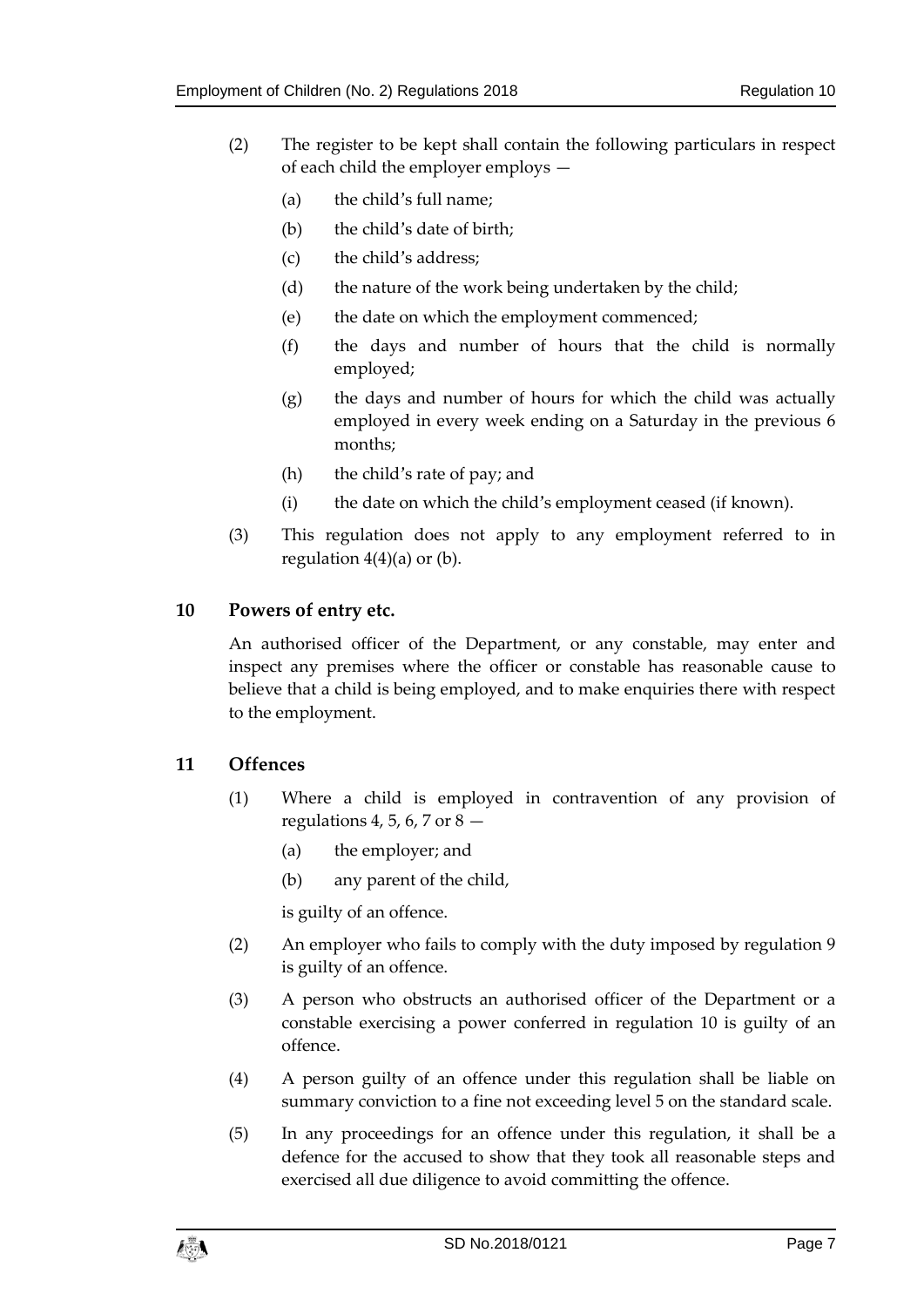## <span id="page-7-0"></span>**12 Revocation**

The Employment of Children Regulations 2005<sup>2</sup> and the Employment of Children (Amendment) Regulations 2017<sup>3</sup> are revoked.

#### **MADE 27 MARCH 2018**

**GRAHAM CREGEEN, MHK** *Minister for Education, Sport and Culture*

1



<sup>2</sup> SD 355/05

<sup>3</sup> SD 2017/0112